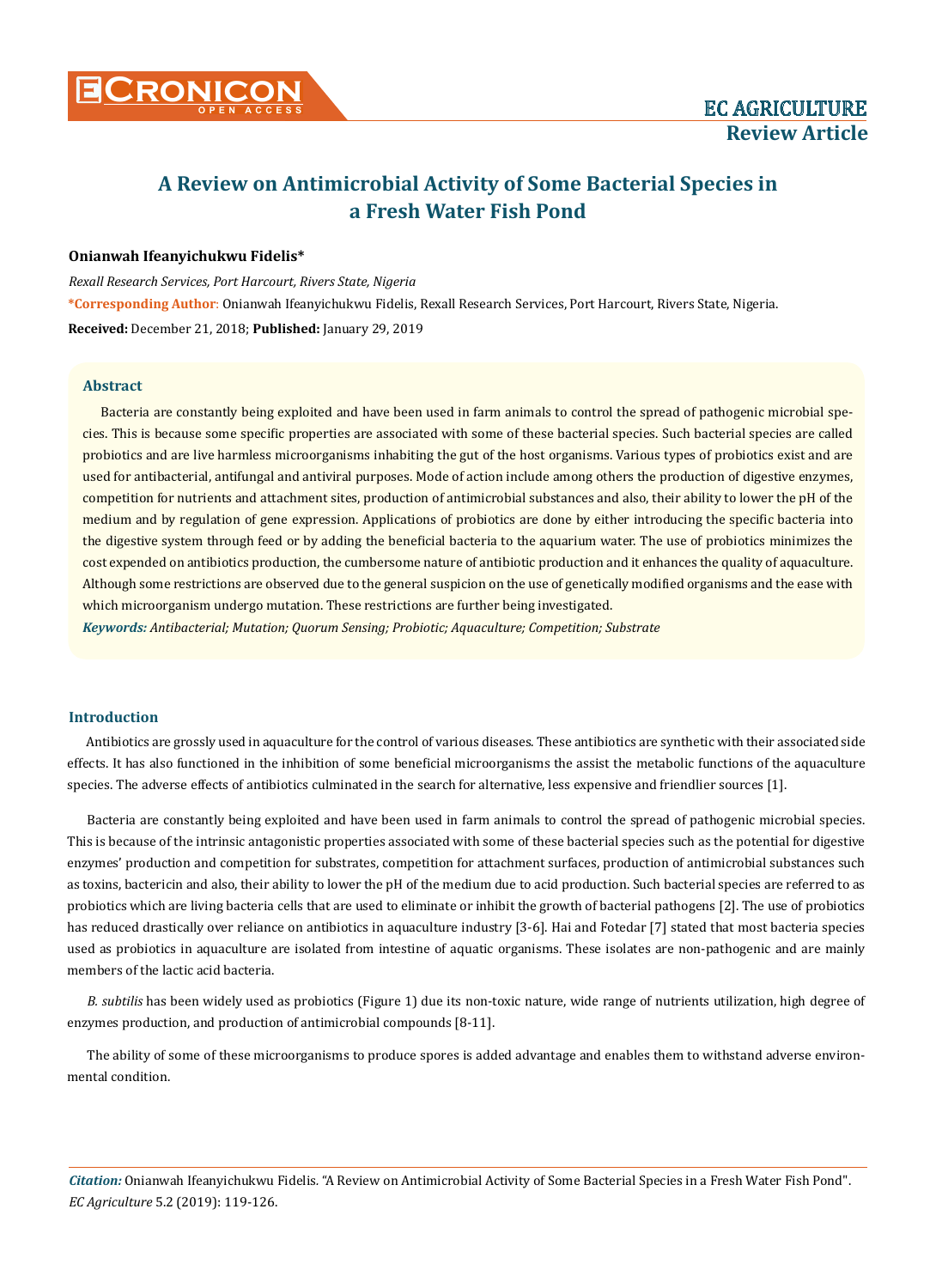

From the above (Figure 2), probiotics/effective microorganisms fit in for living microbial supplement that: (a) promotes host health status, improve immune system; secrete several digestive enzymes and improves quality of environmental parameters that enhances detoxification of waste products.

Fish fed on probiotics grew well without requiring drug treatment [12]. Most probiotics used in aquaculture belong to the genus *Bacillus*, photosynthetic bacteria and yeast, although other genera or species (Table 1) have also been mentioned [13,14]. As stated previously, the lactic acid producing microorganisms have the ability to deliver antagonistic properties against undesirable pathogens by inhibiting

*Citation:* Onianwah Ifeanyichukwu Fidelis*.* "A Review on Antimicrobial Activity of Some Bacterial Species in a Fresh Water Fish Pond". *EC Agriculture* 5.2 (2019): 119-126.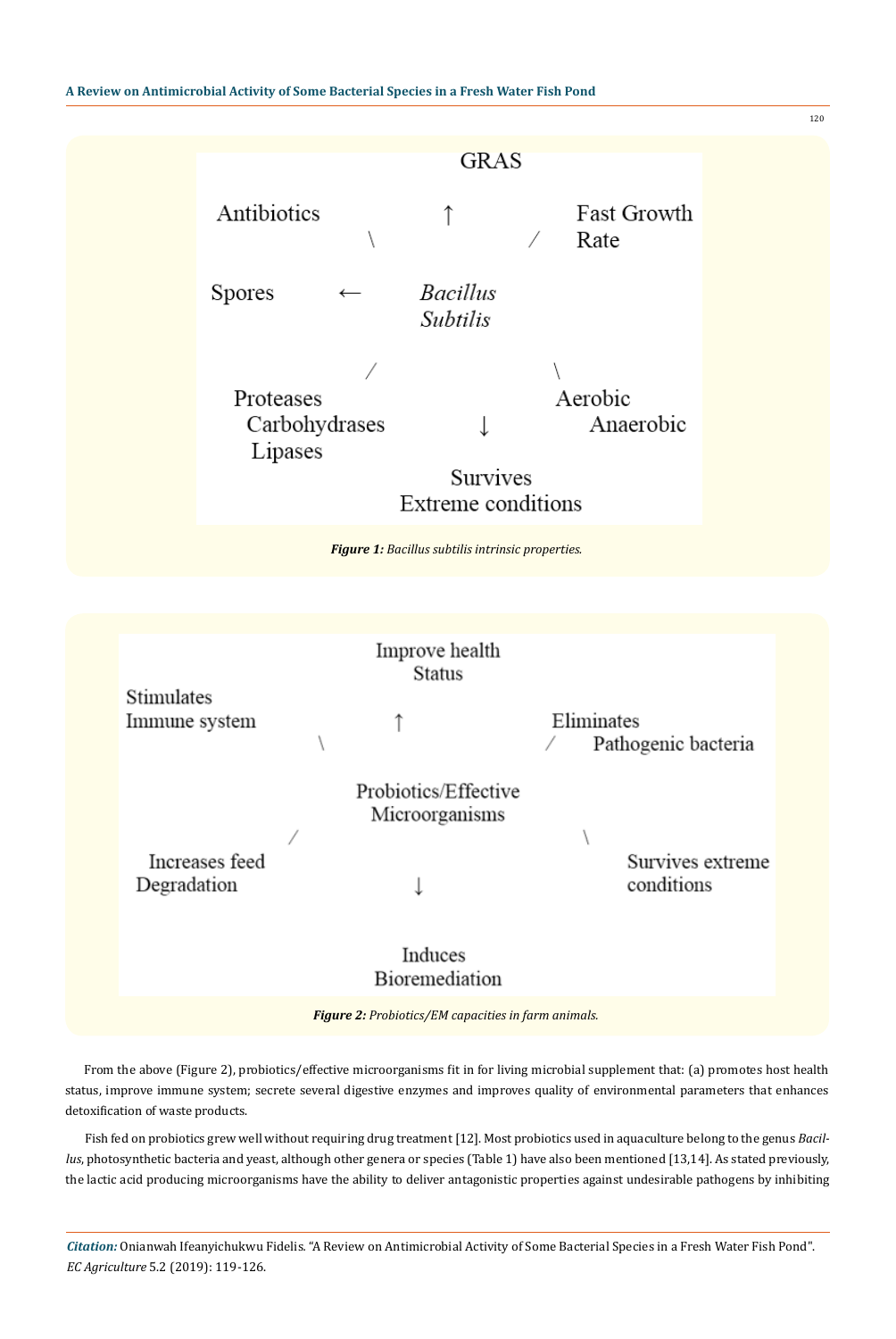| No. | <b>Probiotic candidates</b>             | <b>Aquatic species in which</b><br>probiotics are used | <b>Beneficial effects</b>                                                                       | <b>References</b>            |
|-----|-----------------------------------------|--------------------------------------------------------|-------------------------------------------------------------------------------------------------|------------------------------|
|     | Gram-negative bacteria                  |                                                        |                                                                                                 |                              |
| 1   | Aeromonas hydrophila                    | Oncorhynchus mykiss (Rainbow<br>trout)                 | Aeromonas salmonicida infection<br>reduced                                                      | Irianto and Austi [15,16]    |
| 2   | Aeromonas media A199                    | Crassostrea gigas (Pacific<br>oyster)                  | Reduced Vibrio tubiashii infection                                                              | Gibson [17]                  |
| 3   | Pseudomonas aeruginosa, P.<br>synxantha | Penaeus latisulcatus (Western<br>king prawns)          | General health and immune status<br>improved                                                    | Hai., et al. [7]             |
|     | Gram-positive bacteria                  |                                                        |                                                                                                 |                              |
| 4   | Arthrobacter XE-7                       | L. vannamei (Pacific white<br>shrimp)                  | Alters intestinal microbes                                                                      | Li., et al. [18]             |
| 6   | Bacillus megaterium                     | Shrimp                                                 | Immunity improved, intestinal<br>microbes altered and resistant to<br>white spot syndrome virus | Li., et al. [18]             |
| 13  | Streptococcus faecium                   | Oreochromis niloticus (Nile<br>tilapia)                | As growth promoters                                                                             | Lara-Flores., et al. [19]    |
| 15  | Yarrowia lipolytica                     | Pinctada mazatlanica                                   | Improved growth                                                                                 | Aguilar-Macias., et al. [20] |

the growth of such pathogens, competing for substrate and generating a non-conducive acid environment (pH= 4 to 4.5).

*Table 1: Some species of probiotics used in aquaculture and their beneficial effects.*

Besides reducing the environmental pH, they possess the ability to produce other metabolites like enzymes, toxins, carbon dioxide, peroxides or antibiotics, also known as bacteriocins [21] which have antimicrobial activity. Probiotic materials can be used as food supplement in fish culture. Today commercial preparations of useful bacteria like *Bacillus subtilis, B. polyriyxa, B. negaterium* etc. are available in ready to use packs [13,14] as shown in table 2. Probiotics are generally non-pathogenic.

| <b>Brand</b>                             | <b>Manufacturer</b>                                                                              | <b>Comments</b>                                                                                                                                                                                                                                        |
|------------------------------------------|--------------------------------------------------------------------------------------------------|--------------------------------------------------------------------------------------------------------------------------------------------------------------------------------------------------------------------------------------------------------|
| Naturalle<br><b>Bacillus</b><br>subtilis | Wuhan Nature's Favour Bioengineering Co., Ltd, Wu-<br>han City, China http://www.wuhannature.com | <i>Bacillus subtilis</i> ( $2 \times 10^{10}$ CFU/g).                                                                                                                                                                                                  |
| Biozyme                                  | Bio-Pharmachemie Joint-Venture Company, Ho Chi<br>Minh, Vietnam http://www.biopharmachemie.com   | Bacillus subtilis and Saccharomyces cerevisiae.                                                                                                                                                                                                        |
| <b>Fubon Bacillus</b><br><i>Subtilis</i> | Angel Yeast Co., Ltd. Hubei, China<br>http://www.angelyeast.com                                  | <i>Bacillus subtilis</i> ( $\geq 20$ billion CFU/g).                                                                                                                                                                                                   |
| Bioron                                   | American Pharma International, India http://www.<br>americanpharmainternational.com              | Each kg contains: <i>Bacillus subtilis</i> $(4.5 \times 10^8 \text{ CFU})$ , <i>B. lichen-</i><br>iformis, B. megaterium, Lactobacillus lactis, L. helveticus,<br>Nitrosomonas sp. Nitrobacter sp. Saccharomyces cerevisiae<br>and Aspergillus oryzae. |
| Lactomin                                 | American Pharma International, India http://www.<br>americanpharmainternational.com              | Each kg contains: Bacillus subtilis (45,000 million CFU), B.<br>licheniformis, Lactobacillus acidophilus, L. sporogenes and<br>Saccharomyces cerevisiae.                                                                                               |

*Table 2: Probiotic Formula for Aquaculture [10].*

# **Some probiotics activities Antibacterial activity**

Some antibacterial species used in aquaculture are listed in table 3 below each bearing the brand name, manufacturer and its microbial composition.

*Citation:* Onianwah Ifeanyichukwu Fidelis*.* "A Review on Antimicrobial Activity of Some Bacterial Species in a Fresh Water Fish Pond". *EC Agriculture* 5.2 (2019): 119-126.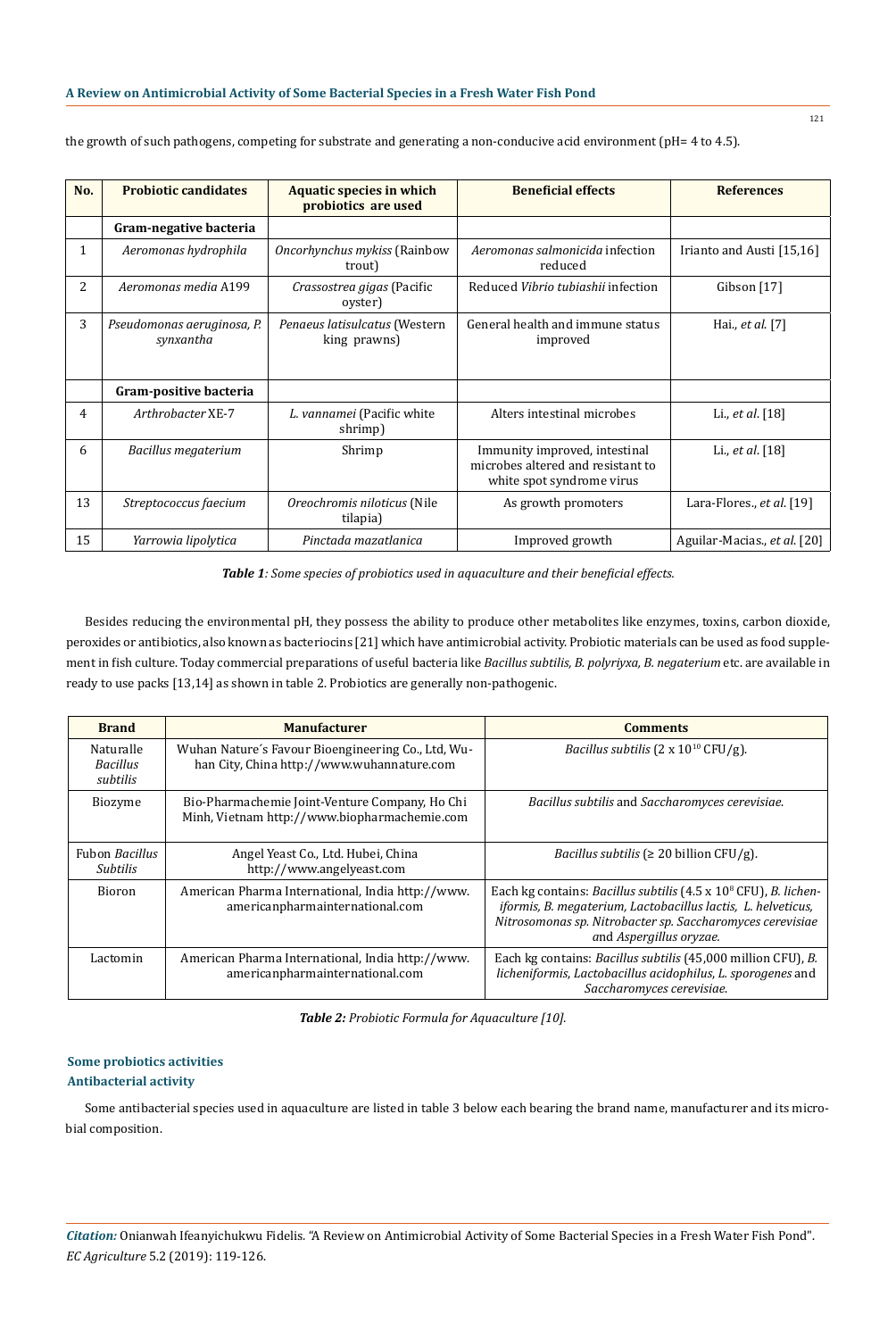#### **Antiviral activity**

122

Antiviral activities of some bacteria species have been studied and these studies reveal the use of some gram negative bacteria such as [26] *Pseudomonas, Vibrio, Aeromonas* spp. and *Coryneforms* against infectious hematopoietic necrosis virus (Kamei., *et al.* 1988). Li., *et al.* [18] demonstrated that feeding shrimps (*Litopenaeus vannamei*) with a *Bacillus megaterium* strain and this boosts resistance to white spot syndrome virus (Balcazar 2003). Harikrishnan., *et al*. [27] studied the use of mixed culture of *Lactobacillus* and *Sorolac* and found that the mixed culture confers resistance against lymphocystis viral disease in Olive Flounder.

### **Antifungal activity**

There are few studies regarding the antifungal effect of probiotics especially the work of Lategan., *et al.* [28] who isolated *Aeromonas* from eel cultured water which exhibited high inhibitory effect on *Saprolegnia* sp. Also, Atira., *et al.* [29] studied *Lactobacillus. plantarum*  and found it has inhibitory on *Saprolegnia parasitica* in catfish.

# **Mode of action probiotic**

# **Competition for attachment site**

Attachment sites are prerequisites for pathogenesis of disease causing microorganisms and competition for these sites reduces the chance of survival of most pathogens [30]. According to Adams [31], competition for attachment site is crucial for the survival of microorganisms. This is because, bacteria need adhesion site to be able to colonize the host. Non-pathogenic intestinal microbes compete with the pathogens for adhesion sites making it very difficult for colonization to take place [32].

As such, addition of microbes that will inhibit growth of these pathogens must be done at an early stage of culture to provide better opportunity for competitive exclusion [15]. Attachment of probiotics (Figure 2) may be specific or nonspecific depending on the nature of the attachment sites and the physicochemical agents respectively [33,34].

### **Production of inhibitory substances**

The antibacterial substances produced by most bacteria species inhibit the growth and proliferation of other microbial species hence altering their populations [35]. Toxins and bacteriocins produced by some bacteria species are known inhibitors of some pathogenic bacteria [36]. He added that organic acids and volatile fatty acids produced by most bacteria reduces the pH of the host gastrointestinal tract inhibiting the proliferation of intestinal pathogens [36]. However, 3-benzopyrrole produced some bacteria is known to inhibit growth in some bacteria and fungi [17,28]. Moosavi-Nasab., *et al*. [37] reported the inhibitory effect of lactic acid bacteria on *Listeria* spp when fed on Spanish mackerel. Onianwah., *et al*. [1], the potentials of microorganisms in production of inhibitory substances are responsible for their exploitation at commercial production of these substances.

#### **Competition for nutrients**

Microorganisms requires nutrient for survival. These nutrients provide the needed carbon, nitrogen and other forms of energy sources. Availability of nutrients enhances the growth and proliferation of those microbes that can easily access the nutrients. Limitation of nutrients brings in competition. Verschuere., *et al.* [3] and Brown [32] stated that many microorganisms, consume the same nutrients, as such, early colonization by probiotic bacteria reduces the incidence of bacteria pathogens in fish gut. Bacteria, such as *Pseudomonas* and Siderophore synthesizing bacteria have been quite beneficial in this regard [36,38,39].

### **Regulation of gene expression**

Quorum sensing (QS) is a method used by some bacteria species to communicate each other. It is a gene regulation mechanism used by some microbes to control the dynamics of cell population in response to the associated biochemical activities of the cells. The inhibition of this mechanism interferes with infection process in aquaculture [40,41]. Substances such Halogenated furanones, investigated by Manefield., *et al*. [42] has the potential of inhibiting acylated homoserine lactone (AHL) mediated gene expression [36,41,43]. It has been established the some signal molecules from pathogenic bacteria can be broken down by some gram positive bacteria [32,44].

#### **Application of probiotics**

Probiotics can be added as viable micro-organism to aquaculture feeds [45]. It can also be through the use of carriers or by inoculating the rearing water with living harmless bacteria species [46]. It can also be through live feed/inert diets which are naturally occurring compounds to facilitate selective stimulation of beneficial gastrointestinal microorganisms. The selection of bacteria species will depend on the fish type, breeding conditions and expected result of the treatment [47]. Factors such as high viability during processing, storage and after gastro-intestinal treatment [45] can enhance quality application of the beneficial microorganisms. However, the stage of treatment is crucial in fish breeding [48]. Appropriate dosage level should also be given consideration and it depends on the probiotic species, host fish species, host physiological status, rearing conditions and the specific goal of feeding application that is, is it for maintaining good health statue, disease resistance or nutrition enhancement [47].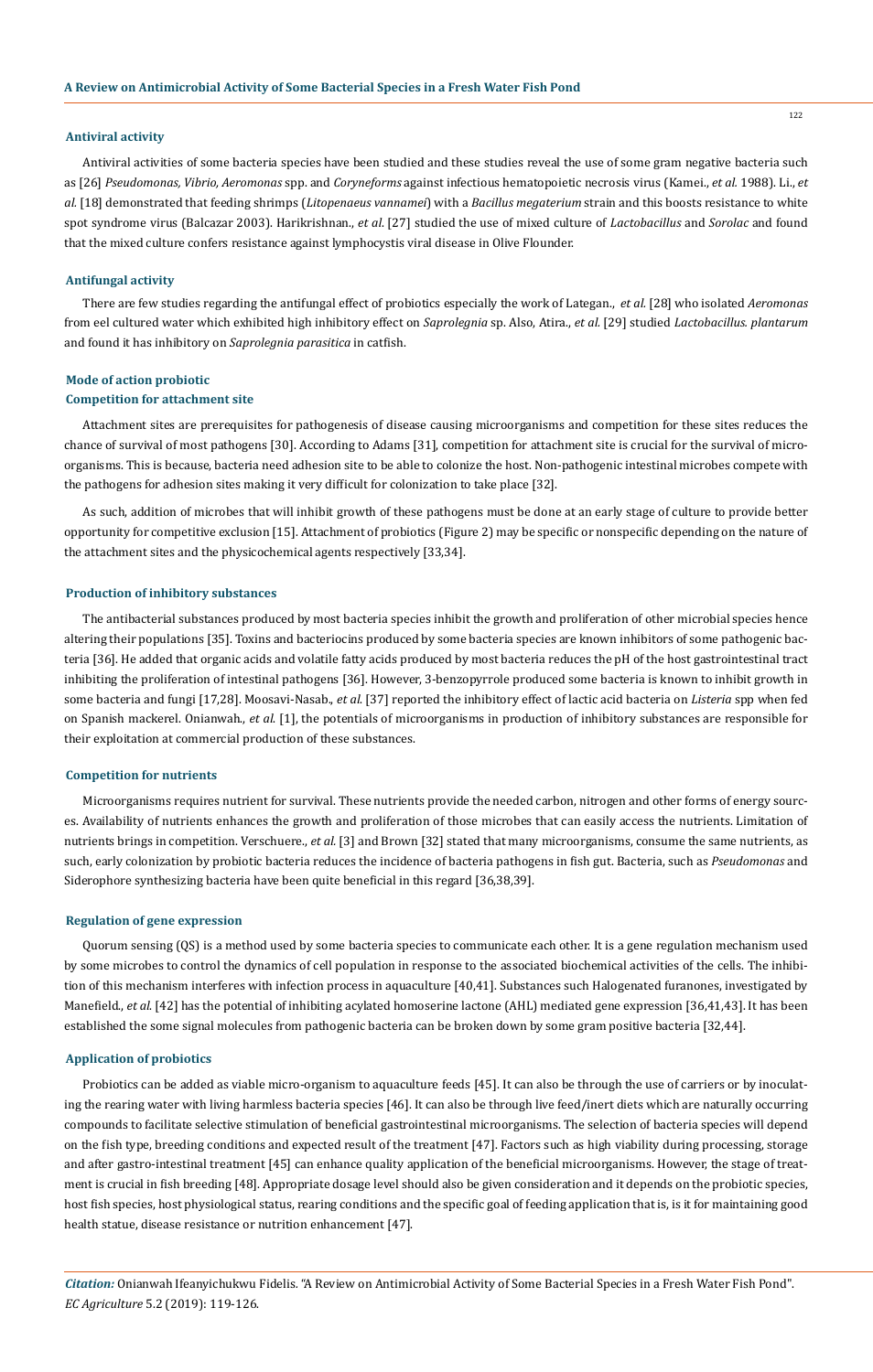# **Advantages of Probiotics in Aquaculture**

- 1. They have rapid growth rate and can easily be managed
- 2. Probiotic microorganisms produces antibacterial susbstances
- 3. assist food digestion by production of several digestive enzymes
- 4. Eliminates the use of antibiotics and hence prevent the possibility of developing drug resistant strains of bacteria.
- 5. It serves as food supplement to the host by provding some essential nutrients such as minerals and vitamins
- 6. The use probiotics reduces the cost of running an aquaculture business
- 7. It is very easy to use and the technology is not cumbersome

## **Problems associated with the application of beneficial microorganisms**

Effective microorganisms and probiotics are generally considered safe and well tolerated [49]. Despite this fact, some constrains are associated with the use of probiotics:

- First is the potential of non-pathogenic microbes transforming into pathogens through mutation thereby causing infection of the host in aquaculture system [50].
- Secondly is the fear that long exposure of pathogens to probiotics may confer on them resistance to some antibiotics thereby making treat ment of aquaculture infections difficult [51].
- Thirdly, the non-acceptance of the use of GMOs in aquaculture is a major setback and requires regulation and policy statements reassuring consumers of the safety of probiotics in line with the recommendation of FAO that probiotics are generally regarded as safe [2,11,52].
- Fourthly, there is the issue of overproduction of some antimicrobial agents which can impart negatively on the gut and environmental micro biota culminating in the engineering of new endangered species of microorganisms [11,52-54].
- Fifthly is the fear of harmless commensals of the gut migrating to other unfamiliar parts of the host to cause infection [50].
- Lastly is the fact that despite the inherent fear on the use of GMOs, treatment of some microbial infections (e.g. white spot syndrome virus) with non-genetically modified microorganisms has not been successful. Enlightenment is ongoing aimed at creating awareness on the safety of GMOs as probiotics [55-60].

# **Summary and Conclusion**

Bacteria are constantly being exploited and have been used in farm animals to control the spread of pathogenic microbial species. This is because some specific properties are associated with some of these bacterial species. Such bacterial species are called probiotics are Live harmless microorganisms inhabiting the gut of the host organisms. Various types of probiotics exists and are used for antibacterial, antifungal and antiviral purposes. Mechanisms of action include among others the production of digestive enzymes and competition for nutrients and attachment surfaces, production of antimicrobial substances and also, their ability to lower the pH of the medium and by regulation of gene expression. Applications of probiotics are done by either introducing the specific bacteria into the digestive system through feed or by adding the beneficial bacteria to the aquarium water.

The use of probiotics minimizes the cost expended on antibiotics production, the cumbersome nature of antibiotic production and it enhances the quality of aquaculture. Although some restrictions are observed due to the general suspicion on the use of genetically modified organisms and the ease with which microorganism undergo mutation. These restrictions are further being investigated.

# **Bibliography**

- 1. [Onianwah FI and Stanley HO. "Odour Control in Fresh Water Fish Farm using Living Cells of Chlorella vulgaris".](http://www.rroij.com/open-access/odour-control-in-fresh-water-fish-farm-using-living-cells-ofchlorella-vulgaris.pdf) *Research and Reviews: Journal of Biology* [6.3 \(2018\): 6-12.](http://www.rroij.com/open-access/odour-control-in-fresh-water-fish-farm-using-living-cells-ofchlorella-vulgaris.pdf)
- 2. [FAO/WHO. "Probiotic in foods: Health and nutritional properties and guidelines for evaluation". In FAO food and nutrition \(2006\): 85.](http://www.fao.org/3/a-a0512e.pdf)
- 3. Verschuere L., *et al*[. "Probiotic bacteria as biological control agents in aquaculture".](https://www.ncbi.nlm.nih.gov/pmc/articles/PMC99008/) *Microbiology and Molecular Biology Reviews* 64.4 (2000): [655-671.](https://www.ncbi.nlm.nih.gov/pmc/articles/PMC99008/)
- 4. [Nayak SK. "Probiotics and immunity: a fish perspective".](https://www.ncbi.nlm.nih.gov/pubmed/20219683) *Fish and Shellfish Immunology* 29.1 (2010): 2-14.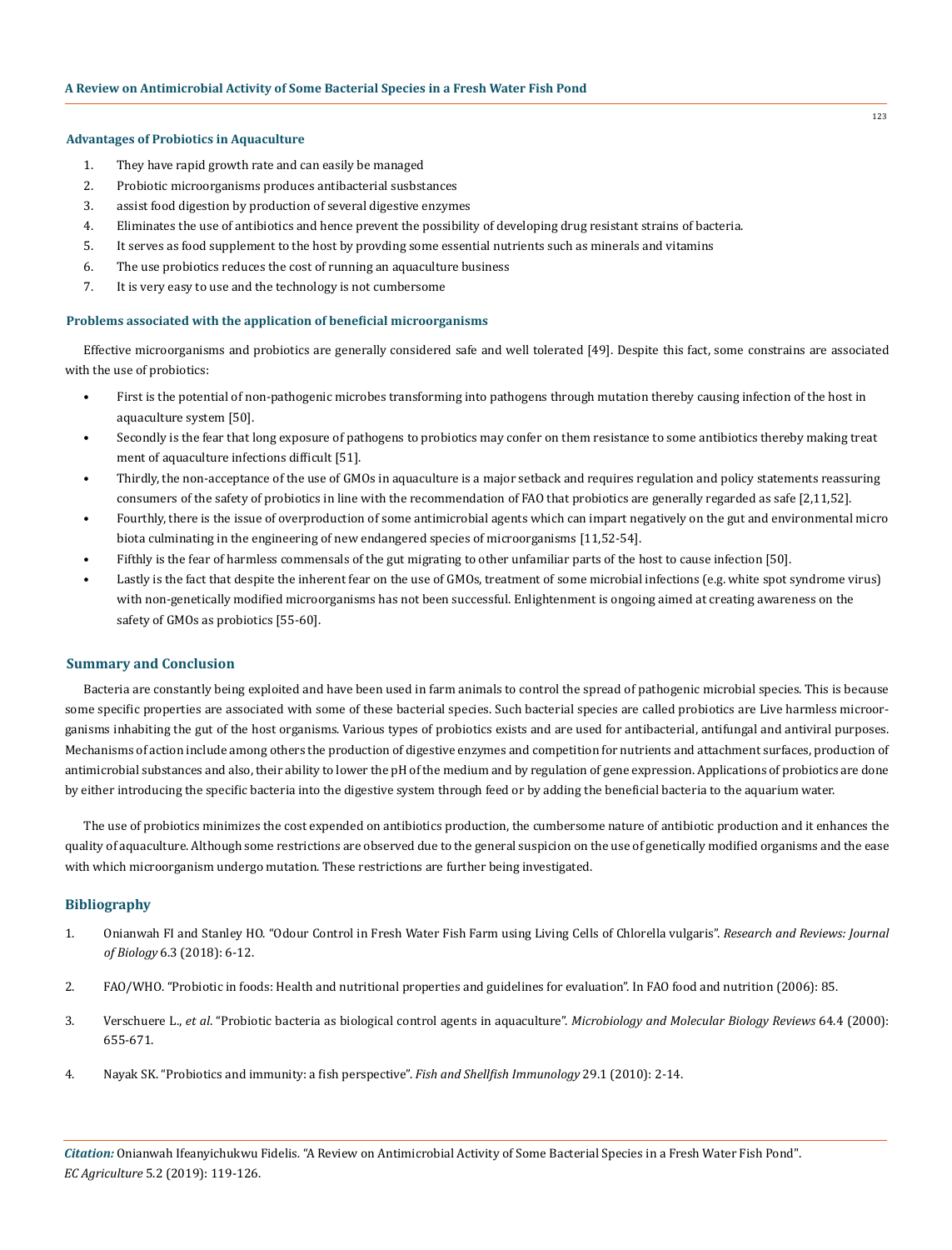- 5. [Lazado CC and Caipang CMA. "Mucosal immunity and probiotics in fish".](https://www.ncbi.nlm.nih.gov/pubmed/24795079) *Fish and Shellfish Immunology* 39.1 (2014a): 78-89.
- 6. Akhter N., *et al*[. "Probiotics and prebiotics associated with aquaculture: a review".](https://www.ncbi.nlm.nih.gov/pubmed/26044743) *Fish and Shellfish Immunology* 45.2 (2015): 733-741.
- 7. [Hai NV and Fotedar R. "A review of probiotics in shrimp aquaculture".](https://www.tandfonline.com/doi/abs/10.1080/10454438.2010.500597) *Journal of Applied Aquaculture* 22.3 (2010): 251-266.
- 8. [Ochoa-Solano J and Olmos-Soto J. "The functional property of Bacillus for shrimp feeds".](https://www.ncbi.nlm.nih.gov/pubmed/16943046) *Food Microbiology* 23.6 (2006): 519-525.
- 9. [Arellano CF and Olmos SJ. "Thermostable a-1,4- and a-1–6-glucosidase enzymes from Bacillus spp. isolated from a marine environment".](https://link.springer.com/article/10.1023/A:1020433210432) *World [Journal of Microbiology and Biotechnology](https://link.springer.com/article/10.1023/A:1020433210432)* 18.8 (2002): 791-795.
- 10. Olmos SJ., *et al*[. "Functional feeds in aquaculture". SK Kim \(Ed.\), Handbook of Marine Biotechnology. NY: Springer \(2014\): 1800.](https://www.researchgate.net/publication/275273273_FUNCTIONAL_FEEDS_IN_AQUACULTURE)
- 11. [Sorokulova I. "Modern status and perspectives of Bacillus bacteria as probiotics".](https://www.omicsonline.org/modern-status-and-perspectives-of-bacillus-bacteria-as-probiotics-2329-8901.1000e106.php?aid=21586) *Journal of Probiotics and Health* 1.4 (2013): e106.
- 12. Hirata H., *et al*[. "Probiotic culture of the rotifer Brachionus plicatilis".](https://link.springer.com/article/10.1023/A:1017004124600) *Hydrobiologia* 387/388 (1998): 495-498.
- 13. Vazquez JA., *et al*[. "Effects of lactic acid bacteria cultures on pathogenic microbiota from fish".](https://www.sciencedirect.com/science/article/abs/pii/S0044848604007240) *Aquaculture* 245.1-4 (2005): 149-161.
- 14. [Wang YB. "Effect of probiotics on growth performance and digestive enzyme activity of the shrimp Penaeus vannamei".](https://www.sciencedirect.com/science/article/abs/pii/S004484860700470X) *Aquaculture* 269.1-4 [\(2007\): 259-264.](https://www.sciencedirect.com/science/article/abs/pii/S004484860700470X)
- 15. [Irianto A and Austin B. "Use of probiotics to control furunculosis in rainbow trout, Oncorhynchus mykiss \(Walbaum\)".](https://onlinelibrary.wiley.com/doi/abs/10.1046/j.1365-2761.2002.00375.x) *Journal of Fish Diseases*  [25.6 \(2002a\): 333-342.](https://onlinelibrary.wiley.com/doi/abs/10.1046/j.1365-2761.2002.00375.x)
- 16. [Irianto A and Austin B. "Probiotics in aquaculture".](https://onlinelibrary.wiley.com/doi/full/10.1046/j.1365-2761.2002.00422.x) *Journal of Fish Diseases* 25.11 (2002b): 633-642.
- 17. [Gibson LF. "Bacteriocin activity and probiotic activity of Aeromonas media".](https://www.ncbi.nlm.nih.gov/pubmed/21182714) *Journal of Applied Microbiology* 85.1 (1999): 243S-248S.
- 18. Li J., *et al*[. "Dietary probiotic Bacillus OJ and isomalto oligosaccharides influence the intestine microbial populations, immune responses and](https://www.sciencedirect.com/science/article/abs/pii/S0044848609002373)  [resistance to white spot syndrome virus in shrimp \(Litopenaeus vannamei\)".](https://www.sciencedirect.com/science/article/abs/pii/S0044848609002373) *Aquaculture* 291.1-2 (2009): 35-40.
- 19. Lara-Flores M and Aguirre-Guzman G. "The use of probiotic in fish and shrimp aquaculture. A review". In: Perez-Guerra N, Pastrana-Castro L, editors. Probiotics: production, evaluation and uses in animal feed. Chapter 4. Kerala: Research Signpost (2009): 4-16.
- 20. Aguirre-Guzman G., *et al*[. "The use of probiotics in aquatic organisms: a review".](https://www.researchgate.net/publication/230807441_The_use_of_probiotics_in_aquatic_organisms_A_review) *African Journal of Microbiology Research* 6.21 (2012): 4845- [4857.](https://www.researchgate.net/publication/230807441_The_use_of_probiotics_in_aquatic_organisms_A_review)
- 21. Sakata T., *et al*[. "Variations in the intestinal microflora of Tilapia reared in fresh and seawater".](https://www.researchgate.net/publication/270046582_Variations_in_the_Intestinal_Microflora_of_Tilapia_Reared_in_Fresh_and_Sea_Water) *Bulletin of the Japanese Society for the Science of Fish* [46.3 \(1980\): 313-317.](https://www.researchgate.net/publication/270046582_Variations_in_the_Intestinal_Microflora_of_Tilapia_Reared_in_Fresh_and_Sea_Water)
- 22. [Zapata AA and Lara-Flores M. "Antimicrobial activities of lactic acid bacteria strains isolated from Nile tilapia \(Oreochromis niloticus\) intestine".](http://www.macrothink.org/journal/index.php/jbls/article/view/2408)  *[Journal of Biology and Life Science](http://www.macrothink.org/journal/index.php/jbls/article/view/2408)* 4.1 (2013): 123-129.
- 23. Dhanasekaran D., *et al*[. "Probiotic effect of Lactobacillus isolates against bacterial pathogens in Clarias orientalis".](http://facta.junis.ni.ac.rs/mab/mab200803/mab200803-04.pdf) *Medicine and Biology* 15.3 [\(2008\): 97-102.](http://facta.junis.ni.ac.rs/mab/mab200803/mab200803-04.pdf)
- 24. Zhou X., *et al*[. "Inhibition ability of lactic acid bacteria Lactococcus lactis, against A. hydrophila and study of its immunostimulatory effect in](https://www.researchgate.net/publication/49613810_Inhibition_ability_of_probiotic_Lactococcus_lactis_against_A_hydrophila_and_study_of_its_immunostimulatory_effect_in_tilapia_Oreochromis_niloticus)  tilapia (Oreochromis niloticus)". *[International Journal of Engineering, Science and Technology](https://www.researchgate.net/publication/49613810_Inhibition_ability_of_probiotic_Lactococcus_lactis_against_A_hydrophila_and_study_of_its_immunostimulatory_effect_in_tilapia_Oreochromis_niloticus)* 2.7 (2010): 73-80.
- 25. Ghosh S., *et al*[. "Dietary probiotic supplementation on growth and health of live- bearing ornamental fishes".](https://onlinelibrary.wiley.com/doi/abs/10.1111/j.1365-2095.2007.00529.x) *Aquaculture Nutrition* 14.4 (2008): [289-299.](https://onlinelibrary.wiley.com/doi/abs/10.1111/j.1365-2095.2007.00529.x)
- 26. Lakshmi B., *et al*[. "Probiotics as antiviral agents in shrimp aquaculture".](https://www.hindawi.com/journals/jpath/2013/424123/) *Journal of Pathogens* (2013): 424123.
- 27. Harikrishnan R., *et al*[. "Effect of probiotics enriched diet on Paralichthys olivaceus infected with lymphocystis disease virus \(LCDV\)".](https://www.ncbi.nlm.nih.gov/pubmed/20688170) *Fish and [Shellfish Immunology](https://www.ncbi.nlm.nih.gov/pubmed/20688170)* 29.5 (2010): 868-874.
- 28. Lategan MJ., *et al*[. "Control of saprolegniosis in the eel \(Anguilla australis, Richardson\) by Aeromonas media strain A199".](https://www.sciencedirect.com/science/article/abs/pii/S0044848604002091) *Aquaculture* 240.1-4 [\(2004\): 19-27.](https://www.sciencedirect.com/science/article/abs/pii/S0044848604002091)

124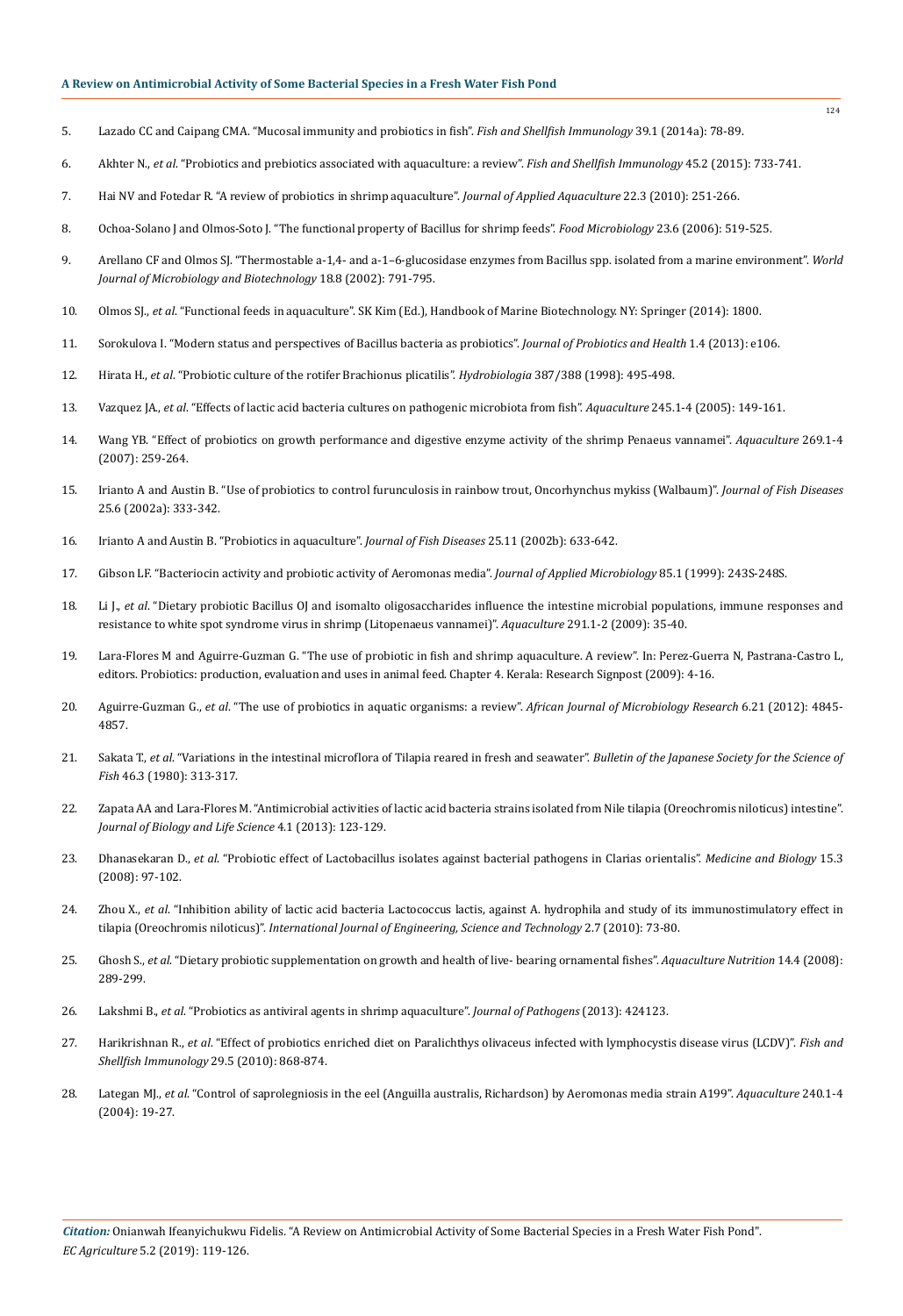- 29. Atira NJ., *et al*[. "The curative action of Lactobacillus plantarum FNCC 226 to Saprolegnia parasitica A3 on catfish \(Pangasius hypophthalamus,](http://www.ifrj.upm.edu.my/19%20(04)%202012/58%20IFRJ%2019%20(04)%202012%20Jetty%20(043).pdf)  Sauvage)". *[International Food Research Journal](http://www.ifrj.upm.edu.my/19%20(04)%202012/58%20IFRJ%2019%20(04)%202012%20Jetty%20(043).pdf)* 19.4 (2012): 1723-1727.
- 30. Lazado CC., *et al*[. "In vitro adherence of two candidate probiotics from Atlantic cod and their interference with the adhesion of two pathogenic](https://www.ncbi.nlm.nih.gov/pubmed/20884135)  bacteria". *[Veterinary Microbiology](https://www.ncbi.nlm.nih.gov/pubmed/20884135)* 148.2-4 (2011): 252-259.
- 31. [Adams CA. "The probiotic paradox: live and dead cells are biological response modifiers".](https://www.ncbi.nlm.nih.gov/pubmed/20403231) *Nutrition Research Reviews* 23.1 (2010): 37-46.
- 32. [Brown M. "Modes of action of probiotics: resent developments".](http://docsdrive.com/pdfs/medwelljournals/javaa/2011/1895-1900.pdf) *Journal of Animal and Veterinary Advances* 10.14 (2011): 1895- 1900.
- 33. Salminen S., *et al*[. "Clinical uses of probiotics for stabilizing the gut mucosal barrier: successful strains for future challenges".](https://www.ncbi.nlm.nih.gov/pubmed/8992950) *Anton van Leeuwenhoek* [70.2 \(1996\): 347-358.](https://www.ncbi.nlm.nih.gov/pubmed/8992950)
- 34. Lazado CC., *et al*[. "Prospects of host associated microorganisms in fish and penaeids as probiotics with immunomodulatory functions".](https://www.ncbi.nlm.nih.gov/pubmed/25703713) *Fish and [Shellfish Immunology](https://www.ncbi.nlm.nih.gov/pubmed/25703713)* 45.1 (2015): 2-12.
- 35. [Servin A. "Antagonistic activities of lactobacilli and bifidobacteria against microbial pathogens".](https://www.ncbi.nlm.nih.gov/pubmed/15374659) *Microbiology Reviews* 28.4 (2004): 405-440.
- 36. Tinh NTN., *et al*[. "A review of the functionality of probiotics in the larviculture food chain".](https://www.ncbi.nlm.nih.gov/pubmed/18040740) *Marine Biotechnology* 10.1 (2007): 1-12.
- 37. Moosavi-Nasab M., *et al*[. "Inhibitory effect of isolated lactic acid bacteria from Scomberomorus commerson intestines and their bacteriocin on](http://iar.shirazu.ac.ir/article_2380_d89feb657b7435f9ce2eec793c60cfdc.pdf)  Listeria innocua". *[Iran Agricultural Research](http://iar.shirazu.ac.ir/article_2380_d89feb657b7435f9ce2eec793c60cfdc.pdf)* 33.1 (2014): 43-52.
- 38. [Smith P and Davey S. "Evidence for the competitive exclusion of Aeromonas salmonicida from fish with stress-inducible furunculosis by Pseu](https://onlinelibrary.wiley.com/doi/abs/10.1111/j.1365-2761.1993.tb00888.x)domonas fluorescens". *[Journal of Fish Diseases](https://onlinelibrary.wiley.com/doi/abs/10.1111/j.1365-2761.1993.tb00888.x)* 16.5 (1993): 521-524.
- 39. Gram L., *et al*[. "Inhibition of Vibrio anguillarum by Pseudomonas fluorescens AH2, a possible probiotic treatment of fish".](https://www.ncbi.nlm.nih.gov/pmc/articles/PMC91130/) *Applied and Environ[mental Microbiology](https://www.ncbi.nlm.nih.gov/pmc/articles/PMC91130/)* 65.3 (1999): 969-973.
- 40. [Miller MM and Bassler BL. "Quorum sensing in bacteria".](https://www.ncbi.nlm.nih.gov/pubmed/11544353) *Annual Review of Microbiology* 55 (2001): 165-199.
- 41. Defoirdt T., *et al*[. "Disruption of bacterial quorum sensing: an unexplored strategy to fight infections in aquaculture".](https://www.sciencedirect.com/science/article/abs/pii/S0044848604003801) *Aquaculture* 240.1-4 [\(2004\): 69-88.](https://www.sciencedirect.com/science/article/abs/pii/S0044848604003801)
- 42. Manefield M., *et al*[. "Evidence that halogenated furanones from Delisea pulchra inhibit acylated homoserine lactone \(AHL\)-mediated gene ex](https://www.ncbi.nlm.nih.gov/pubmed/10075410)[pression by displacing the AHL signal from its receptor protein".](https://www.ncbi.nlm.nih.gov/pubmed/10075410) *Microbiology* 145.2 (1999): 283-291.
- 43. Rasch M., *et al*[. "An inhibitor of bacterial quorum sensing reduces mortalities caused by vibriosis in rainbow trout \(Oncorhynchus mykiss, Wal](https://www.ncbi.nlm.nih.gov/pubmed/15214641)baum)". *[Systematic and Applied Microbiology](https://www.ncbi.nlm.nih.gov/pubmed/15214641)* 27.3 (2004): 350-359.
- 44. Medellin-Pena MJ., *et al*[. "Probiotic effects virulence related gene expression in Escherichia coli O157: H7".](https://www.ncbi.nlm.nih.gov/pubmed/17496132) *Applied and Environmental Microbiology* [73.13 \(2007\): 4259-4267.](https://www.ncbi.nlm.nih.gov/pubmed/17496132)
- 45. Bucio-Galindo A., *et al*[. "Kinetics of Lactobacillus plantarum 44a in the faeces of tilapia \(Oreochromis niloticus\) after its intake in feed".](https://www.ncbi.nlm.nih.gov/pubmed/19523147) *Journal [of Applied Microbiology](https://www.ncbi.nlm.nih.gov/pubmed/19523147)* 107.6 (2009): 1967-1975.
- 46. [Ringo E and Birkbeck TH. "Intestinal microflora of fish larvae and fry".](https://www.researchgate.net/publication/261097638_Intestinal_microflora_of_fish_larvae_and_fry) *Aquaculture Research* 30.2 (1999): 73-93.
- 47. Merrifield DL., *et al*[. "The current status and future focus of probiotic and prebiotic applications for salmonids".](https://www.sciencedirect.com/science/article/abs/pii/S0044848610000955) *Aquaculture* 302.1-2 (2010c): [1-18.](https://www.sciencedirect.com/science/article/abs/pii/S0044848610000955)
- 48. [Gatesoupe FJ. "The use of probiotics in aquaculture".](https://www.sciencedirect.com/science/article/abs/pii/S0044848699001878) *Aquaculture* 180.1-2 (1999): 147-165.
- 49. Boyle RJ., *et al*[. "Probiotic use in clinical practice: what are the risks? Review Articles".](https://www.ncbi.nlm.nih.gov/pubmed/16762934) *American Journal of Clinical Nutrition* 83.6 (2006): 1256- [1264.](https://www.ncbi.nlm.nih.gov/pubmed/16762934)
- 50. [Snydman DR. "The safety of probiotics".](https://www.ncbi.nlm.nih.gov/pubmed/18181712) *Clinical Infectious Diseases* 46.2 (2008): S104-S111.
- 51. Martin H., *et al*. "Probiotic safety and risk factors". *[Journal of Clinical Gastroenterology](https://www.ncbi.nlm.nih.gov/pubmed/23507763)* 47.5 (2013): 375-376.

125